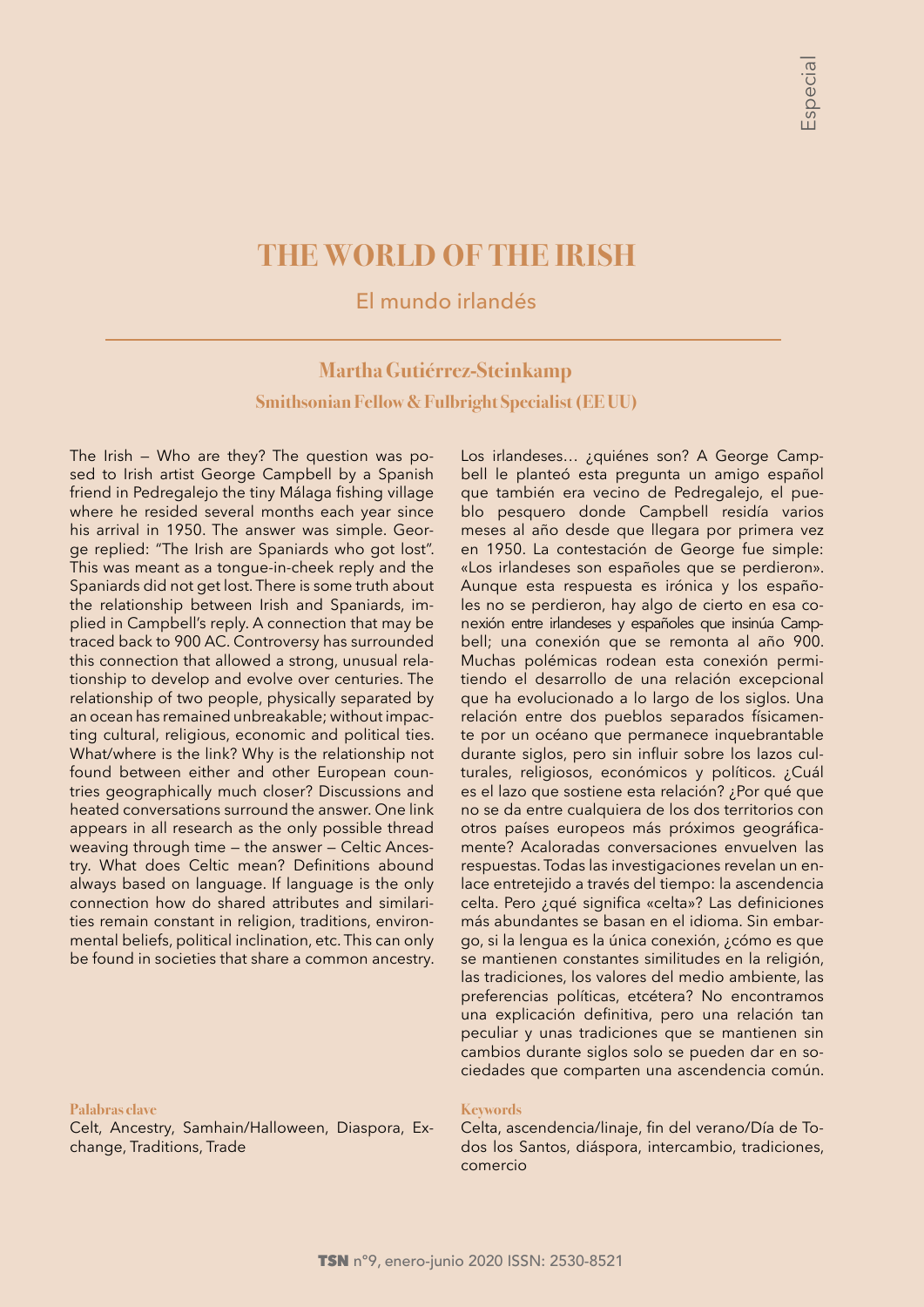# **Celts in the Bible? Yes, the Galatians**

Yes, from Galatia in Turkey. The people in Paul's New Testament Epistle to the Galatians were Celts, from Gaul. The Continental Celts eventually arrived in Macedonia in approximately 279 B. E. They organized under a tribal leader named Brennus with the intention of raiding the temple of Delphi. Like their narrow-minded brothers, these Gauls were independent of thought, and eventually split in two different groups. Those who remained under the leadership of Brennus, travelled south to Delphi. The other group, organized under two leaders named Leonorius and Luterius, and decided to travel east toward Thrace.

Eventually Brennus killed himself when he was repelled by the Greeks and the small group that was left of his army joined Leonorius and Luterius. These two with approximately 20,000 Gauls were joined by several other tribal leaders and crossed over to Asia Minor. They hired out as mercenaries to Nicomedes I, King of Bithynia, who rewarded them with land in the heart of Asia Minor, now known as Galatia.

The group now known as Galatians continued to work as mercenaries and were later hired by Pompey in Rome where they were politically involved fighting on the side of Marc Anthony. Later Augustus proclaimed the land of the foreign Gauls the Roman province of Galatia. About 75 years later St. Paul wrote his Epistle to the Galatians.

An article in *Archaeology* magazine suggested that Celtic descendent of the Gaulish settlers were in good Celtic traditions 1.

Excavations at Gordion clearly reveal that several of the people whose remains were found in one of the areas died violently. All of these people were presumably "sacrificed", but it cannot determine the exact circumstances. One possibility is that they were killed as part of Celtic divination rituals. Greco-Roman sources report that the Celtic religious leaders, or Druids, were prophets who killed humans in order to discern the future as revealed by the dying victims' movements.

The skull of a 20-35-year-old male was found in another bone cluster. Decayed wood in the opening at the skull's base through which the spinal cord passes suggests that this individual's severed head had been mounted on a wooden stake for display, a practice documented in Celtic Europe.

We might also use European parallels to speculate about the timing of the feast. Based on their age at death, the animals in this large deposit were slaughtered in the fall. And it was in the fall that Celtic groups in Europe celebrated Samhain. Around November 1 each year, herds of domestic animals were brought from their summer pasture and culled, the herdsmen slaughtering weak animals that could not survive the winter.

Celts believed that during Samhain the barriers between the natural world and the spirits broke down, and the veil between the present and the future was most transparent. Rituals were performed to foretell future events through various forms of divination, and it may not be too far a stretch to associate bone clusters with this Celtic festival, which we still celebrate as Halloween.

Today, Halloween —once All Hallows Eve, now All Saints Day— is a time for children to trick-or-treat costumed as super heroes, the latest characters invented by corporate marketing departments, or more traditionally as witches or ghosts.

Some Halloween traditions are related to an ancient Celtic harvest festival, Samhain, and Celtic rituals, not all of them pleasant. In many past cultures the boundary between the living and the dead was thought to be shaky at times, as with Samhain. Those beings believed able to cross it —in spectral form as ghosts or as walking undead, such as vampires and zombies— were to be feared.

And throughout history people have used love spells, protective charms, and curses to gain their ends. Were they successful? We also have the remains of witchy rituals, as well as evidence of counter-rituals intended to fend off attacks by witches.

All of these beliefs have left a surprisingly strong mark on the archaeological record.

Beyond costume parties and trick-or-treating, the origins of Halloween can be traced to the Celtic New Year. The Romans, the Christian Church and, ultimately, commercialized society revised and reinvented this holiday, but inside the modern traditions traces of Halloween's ancient past remain.

# **What is Samhain and how does it relate to Halloween?**

Samhain is the ancient Celtic feast of the dead that is thought to have marked the start of winter. Because the Celts are believed to have measured time by nights rather than by days, as we do today, Samhain was the festival that marked the "New Year" for the Celtic peoples.

The word Samhain is derived from the Old Irish language for the time of this festival and is still used in modern Irish to refer to the month of November. The word might be a linguistic inversion of the Irish-language term *samhradh* ("summer") so that Samhain means "summer's end". Halloween or "All Hallow's Eve" is the night of October 31 and is the eve of All Saint's Day in the Christian tradition. Both feast days are connected with the dead and take place on the same calendar date and the modern Halloween can

<sup>1</sup>*Archaeology:* A publication of the Archaeological Institute of America.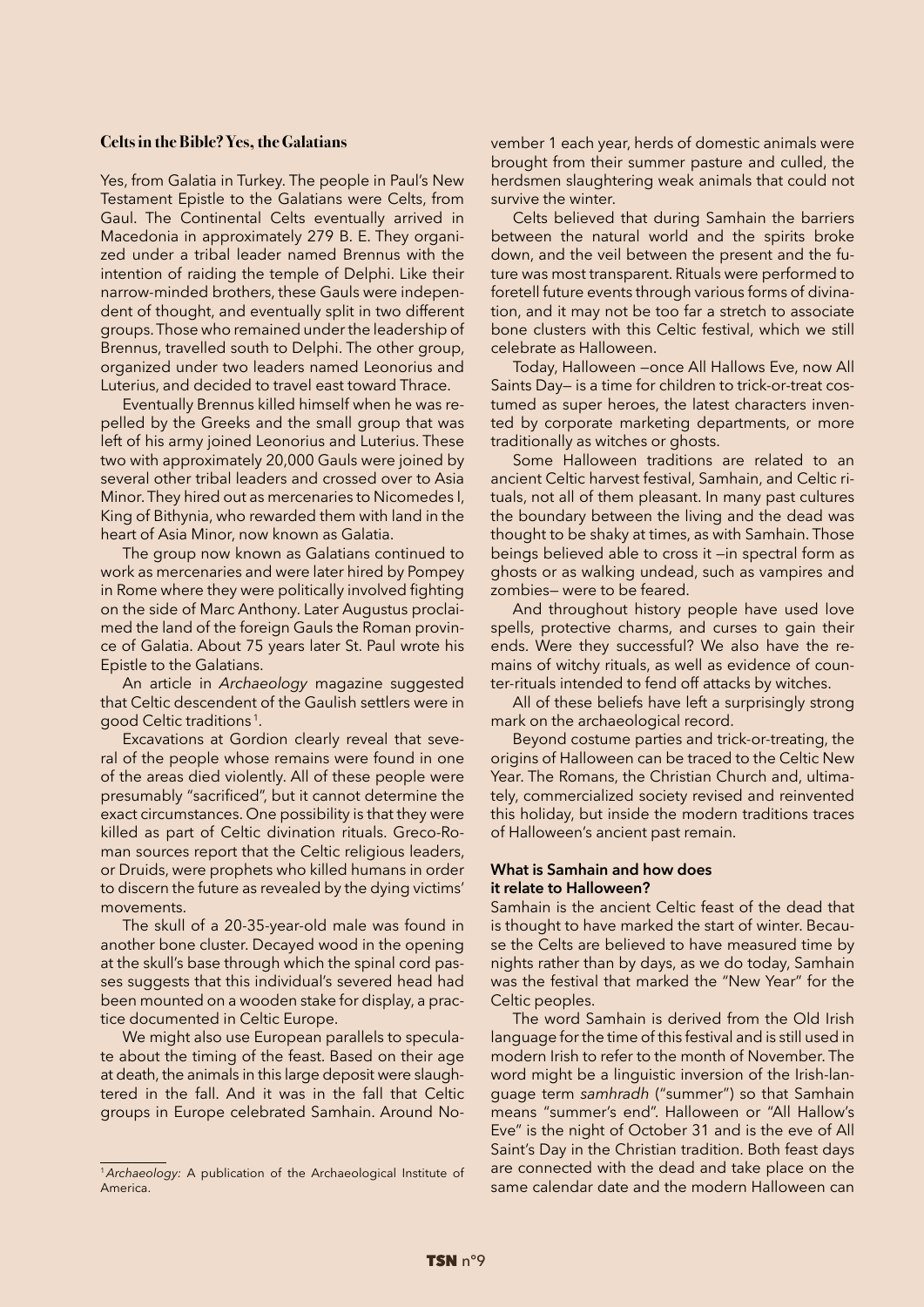be seen to be a scene of merging different cultural elements, some ancient, some pre-modern, some contemporary.

There are Pagan groups in Ireland who follow a Celtic-based tradition, usually meaning that they venerate deities from Celtic and Irish mythological pantheons exclusively or follow the Celtic structure of the ritual year, celebrating their festivals on dates which correspond to the annual seasonal transitions marked by festivals that the ancestral peoples of this land celebrated.

One theory on the origins of dressing as ghosts may be in the notion that the dead are returning on this night and the change of appearance may protect the human from being recognized by the returning spirits of the dead. Today, children dress up in various different costumes, some inspired by the latest films, characters from fantasy stories, and other areas of popular culture. Children trick-or-treat in Ireland nowadays but this tradition may have come back to Ireland from America.

Olden-day Ireland, jack-O' lanterns would be made by hollowing out a turnip or sugar beet and carving bits out to represent facial features and would then be lit from a candle placed in the inside. The dual idea behind this may have been to at once light the way for the souls of the dead ancestors who are returning to visit the human world and to frighten off any supernatural forces that might be about on this night. Today in Ireland, people carve faces on pumpkins, which are again an American import.

# **Is Halloween celebrated in Spain?**

Following pre-Christian traditions Galicians have long celebrated their own version of Samhain, the Celtic forerunner to Halloween. Every year, in the month of August the village of Narón holds a feast to Oenacus, a Celtic deity, to celebrate their Celtic origins. Most festival information and leaflets provided will be in local Galician. School children are taught in the Galician language, although many speak Castilian as their first language.

Also, in late October, the Spanish custom of observing the three-day celebration of Halloween, Día de Todos los Santos, and Día de los Difuntos (known as Día de los Muertos in other Spanish-speaking cultures). One reason that Halloween partying has become more popular in Spain is that the following day, All Saints' Day (November 1), is a public holiday. The night before most public holidays in Spain (*vísperas de festivo*) is treated like a Saturday night, with people taking advantage of not having to go to work or school the next day by partying all night long.

Halloween is closely associated with another event in the Spanish-speaking world: Mexico's Día de los Muertos (Day of the Dead, or All Souls' Day, on November 2).

In Spain, this same festival is honored. However, it's not celebrated in the same sense as in Mexico, much to the surprise of many Americans who visit Spain and expect more similarities with Mexico.

Spain's version of the holiday is called both Día de Todos los Santos (All Saints' Day, celebrated November 1) and Día de los Difuntos (literally, Day of the Dead, celebrated November 2). Though technically two different events, the former commemorates saints and the latter allows families to remember their own deceased relatives.

Today, the holidays have been combined into a two-day family event of highly religious significance. Families visit the graves of loved ones and leave flowers. Mass is held three times.

# **Celtics in Spain: The Galatians**

Several tribes made up the larger population of the Celtic people. Indeed, the Gaels, Gauls, Britons, Irish and Galatians were all Celtic tribes. The Galatians occupied much of the Asturias region of what is now northern Spain, and they successfully fought off attempted invasions by both the Romans and the Moors, the latter ruling much of present-day southern Spain.

Evidence of Galatian tradition remains in the region today. Descendants of the Galatians still participate in ancient outdoor dances, accompanied by bagpipes, an instrument that is often associated with more well-known Celtic regions such as Scotland and Ireland. In addition, a Celtic symbol called the "cruz de la victoria" (similar to a Celtic cross) adorns the regional flag.

The Galatians also settled in nearby Galicia, a region on the northwest coast of Spain.

Today, in Galicia, many still believe in the power of witches and druids, in the transmigration of souls and in animals with special powers. They practice rituals similar to those in parts of the British Isles and Brittany.

Modern Galician contains dozens of Celtic words. The region considers itself a natural member of the Celtic League. While that has proved argumentative, the Galician parliament drafted the principles of Galician self-rule in 1978 with folk songs and bagpipes a key "ingredient" of the region's cultural life and proud Celtic heritage.

Galicia's Celtic history is alive in modern Galicia although not free of disputes. Galicia joined Ireland, Scotland, Wales, Cornwall, Brittany and the Isle of Man to become the seventh member of the Celtic League, in 1986 — a political and cultural organization.

This places language at the center of the Celtic identity; the Celtic language, although spoken "infor-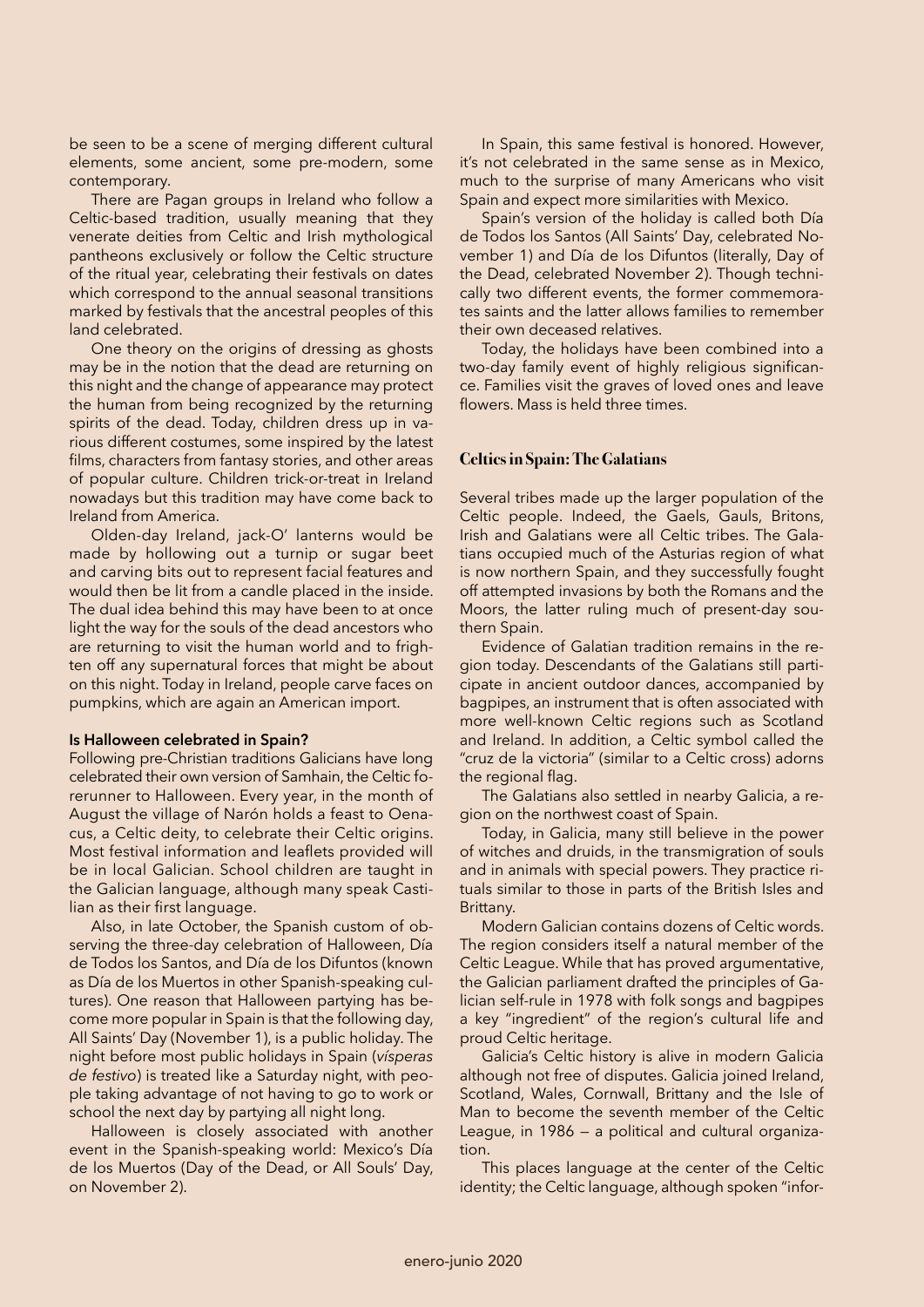mally" by many in Galicia, is not the official language of the region and its membership in the League was revoked.

Celtic customs are very much part of Galician culture. *Gaitas*, as the bagpipes are called are Galicia's native instrument and the preferred ones used in Galician music.

Ourense, the capital city of the province prides itself for having more than 5,000 registered bagpipers. The city of Ortigueira hosts a major Celtic music festival where Galician folk tunes played are identical to Irish jigs, confirming what many refer to as the regions' Irish legacy.

As much as Galicia's Celtic sensibility is a fact and several *Castros* have been dug up and restored and old-fashioned Celtic huts are being rebuilt, still Galicia is not an official Celtic nation.

# **Where the Celts come from and have lived for 3,000 years**

Here are the eight Celtic regions as defined by the Northern Arizona Celtic Heritage Society:

# **Asturias**

# *Ancient name:* Asturias

Asturias lies between the region of Galicia and Cantabria, in northern Spain. It is a prehistoric land as the many cave paintings illustrate. The area was inhabited by the Iron-age Celtic tribes who fought off the Romans and the Moors.

*Folklore:* Verbenas are outdoor dances, always accompanied by bagpipes. The Descent of the Sella is a world-renowned canoe competition.

*Food:* Fabada is a white bean soup, made from the *fabe de la granja* — a bean only grown in this area. *Symbol:* Hórreos (grain storage outbuildings). The *cruz de la victoria*, dating to 908 AD, is the model for the cross on the Asturian flag.

*Notable people:* Severo Ochoa won the 1959 Nobel Prize in Medicine and Physiology, for his discovery (with Arthur Kornberg), of RNA and DNA.

# **Brittany**

# *Ancient name:* Breizh

Located on the northwest coast of France, Brittany's Celtic heritage makes it distinct from other French regions. Brittany's unique culture can be attributed to its long isolation from the rest of France. Breton culture can still be seen today during church festivals and other events when the old costumes with their "coiffes" (hats of lace) — a different hat in each area — can be seen. A quarter of the people still speak Breton, a Celtic language similar to Cornish and Welsh.

*Folklore:* Brittany has a direct connection to Camelot and Arthurian Week is held in Broceliande every July.

*Food:* Crepes, oysters, pain mirau is a bread roll, featured annually at the Bread Festival at St. Branda. *Symbol:* The ermine. The flag had five black bands representing the former bishoprics of Upper Brittany, four white bands representing the former bishoprics of Lower Brittany, and a field of stylized ermines.

*Notable people:* Theodore Botrel, Gauguin lived in Pont-Aven.

# **Cornwall**

*Ancient name:* Kernow

Cornwall is the most westerly county in England. *Folklore:* Tintagel ("TIN tajel") Castle is reputedly the birthplace of King Arthur, Dozmary Pool on Bodmin Moor is closely associated with the sword Excalibur.

*Food:* A Cornish pasty is meat in a pastry wrapper or shell.

*Symbol:* St. Piran's flag is a black flag with a white cross and is the banner of Saint Piran, the patron saint of the tin-miners of Cornwall.

*Notable people:* Daphne du Maurier, William Golding, Kristin Scott Thomas.

# **Galicia**

*Ancient Name:* Gallaecia

Located on the northwest coast of Spain, Galicia boasts green hills and a rainy climate reminiscent of the British Isles.

*Folklore:* One strongly rooted tradition is the belief in the existence of "meigas" (witches). The city of Finisterre was named based on the belief that this area was the end of the world (in Latin, "finis terrae" means "end of the world").

*Food:* "Torta de Santiago" is a cake decorated with the Cross of Santiago.

*Symbol:* The pine tree. Os Pinos (The Pine Trees) is the national hymn.

*Notable people:* Camilo José Cela, Ramón del Valle Inclán, Julio Iglesias's father was born here.

# **Ireland**

#### *Ancient name:* Eire

Ireland is comprised of Northern Ireland and the Republic of Ireland with 32 counties, 26 in the south and six in the north. On December 6, 1921 the southern counties obtained independence from Great Britain and are known as The Republic of Ireland. The northern counties remained with Britain and are called Northern Ireland.

*Folklore:* St. Patrick brought Christianity to Ireland and drove the snakes out of the country. Leprechauns grant wishes. The shamrock symbolizes the Holy Trinity.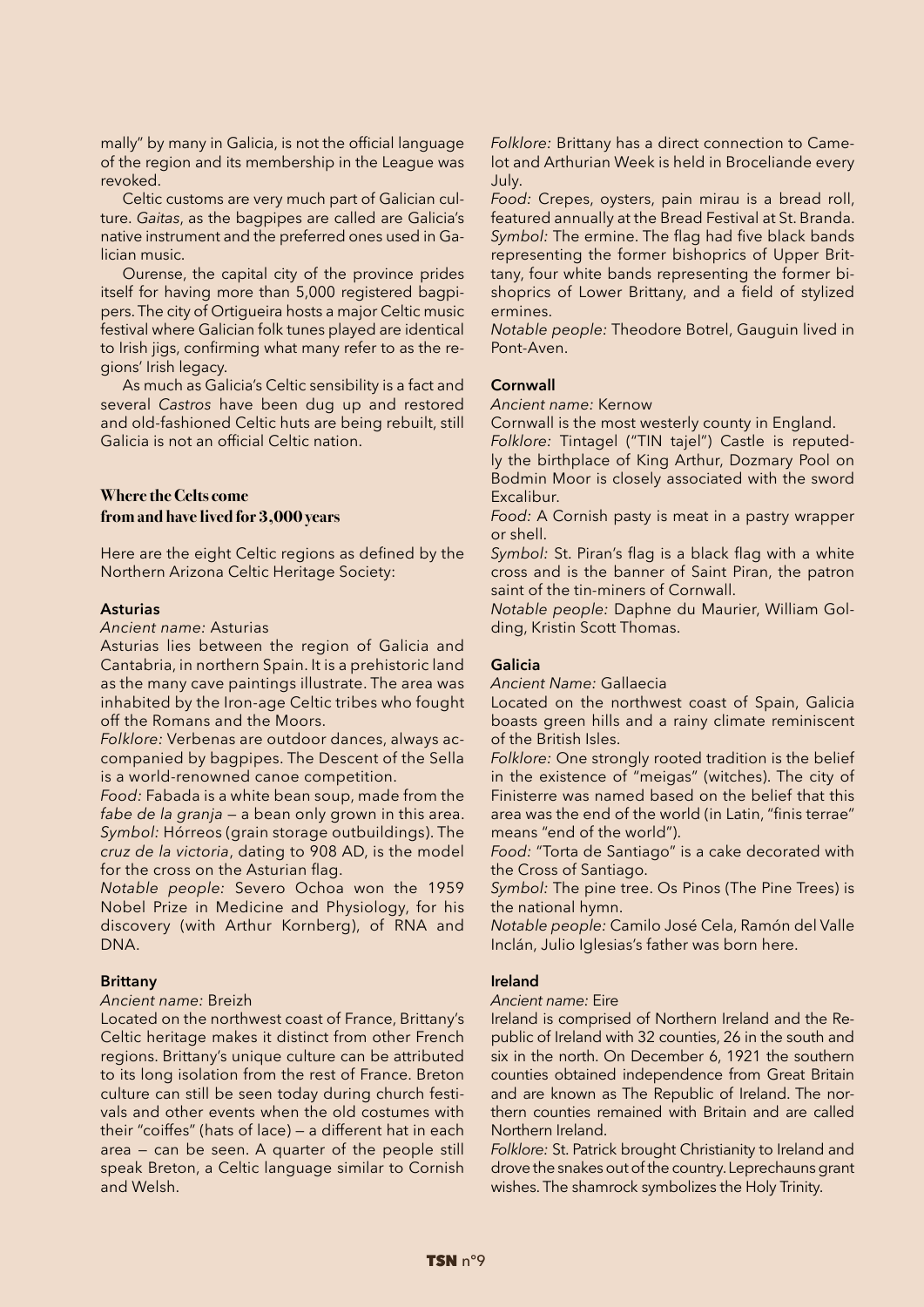*Food:* Beer, whiskey, black pudding, salmon, dairy products, potatoes.

*Symbol:* The claddagh represents love (the heart), faith in friendship (the clasped hands) and loyalty (the crown).

*Notable people:* James Joyce, Jack Dempsey.

# **Isle of Man**

*Ancient name:* Mannin

The Isle of Man is part of the British Isles, but is not part of the United Kingdom. The Manx cat comes from this region.

*Folklore:* Tales and lore of ghosts and fairies.

*Food:* Kippers.

*Symbol:* The Trinacria (Three Legs of Man) was first officially used in the 14<sup>th</sup> century. The source of the legs emblem is attributed to a variety of pagan references to the sun, Sicily's emblem, Medusa, and the swastika.

*Notable people:* The BeeGees (Barry, Robin, Maurice, and Andy Gibb).

# **Scotland**

*Ancient name:* Alba

Scotland has over 750 islands. Edinburgh is the capital city.

*Folklore:* Loch Ness Monster, Clootie Well.

*Food:* Haggis, shortbread, whisky.

*Symbol:* Thistle, heather, Scottie dog, bagpipe. *Notable people:* Robert Louis Stevenson, Walter Scott, Robert Bruns, Andrew Carnegie, Alexander Graham Bell.

# **Wales**

*Ancient name:* Cymru

Wales is the Celtic region which has most successfully retained its native language.

*Folklore:* King Arthur's court is said to have been in Caerleon, while Merlin's birthplace is Carmarthen.

*Food:* Cockles, laver bread (made from dark seaweed), leek & potato soup.

*Symbol:* Leek, daffodil, red dragon (draig goch). *Notable people:* Dylan Thomas, Catherine Zeta-Jones, Sir Anthony Hopkins.

# **The Diaspora — Two Ways**

The Irish Diaspora is perhaps a bit different than others — particularly when it relates to Spain and Spanish speaking countries in the Americas.

For centuries and for a variety of reasons the Irish have travelled to and settled in Spain. In smaller numbers, the Spaniards have travelled to and settled in Ireland. The number of British and Irish expats living in Spain has exceeded the amount of Spanish expats living in the UK and Ireland.

British and Irish expats living in Spain is on the rise, showing that the Spanish market is most defi-

nitely on the increase and also showing that Spain has a healthy lifestyle that is very much sought after. The number of over 65's has doubled over the last 10 years as reported by the Olive Press.

The main reason to move to Spain, many expats mentioned, is that the outdoor lifestyle that you can have in Spain is a huge reason to relocate due the positive effect on health.

Thousands of Irish people live on the Costa del Sol.

Yes, the Irish have travelled to and settled in other countries in most cases bringing their traditions and beliefs with them, at times adapting them to the new environment creating new traditions; at times merging, involving themselves with the existing ones to the degree that the Irish component may slowly become just a memory.

As it has been established through research, traditions, religious beliefs, family values, political issues are quite similar in both population groups; this makes the adaptation quite easy for Irish to transition to life in Spain and countries of Spanish heritage as well as for the Spaniards to transition to life in Ireland.

# **Ireland & Spain cultural relations**

The Spanish Cultural Institute was founded in July 1971 in Dublin, with José Antonio Sierra as its first director.

The library, on opening day already had collected 4,000 volumes in the institute's headquarters at 58 Northumberland Road, Dublin 4. Books on literature and the fine arts abound, naturally, but there are also works on economics, engineering and science, farming and sociology. The director plan included adding a substantial number of books in English in order to reach a wider cross section of the Irish public than merely those who can read Spanish

Spanish is the second foreign language taught in Irish schools, with 247 secondary schools having courses on the syllabus, and there are approximately 15,000 students at all levels. In Spain the teaching of English has started in primary schools, so that now over five million children are learning English. This will provide great opportunities for Irish teachers with a knowledge of Spanish. A scheme is now in the pipeline that will give about 200 Irish teachers of Spanish a working holiday during the summer in Spain. They will confer —at holiday resorts— with their Spanish colleagues on teaching methods and the use of audio-visual aids, etc.

Conversa Spain is a Spanish organization that cooperates with more than 300 public schools in different regions in Spain. It offers inspiring, challenging, and rewarding opportunities to potential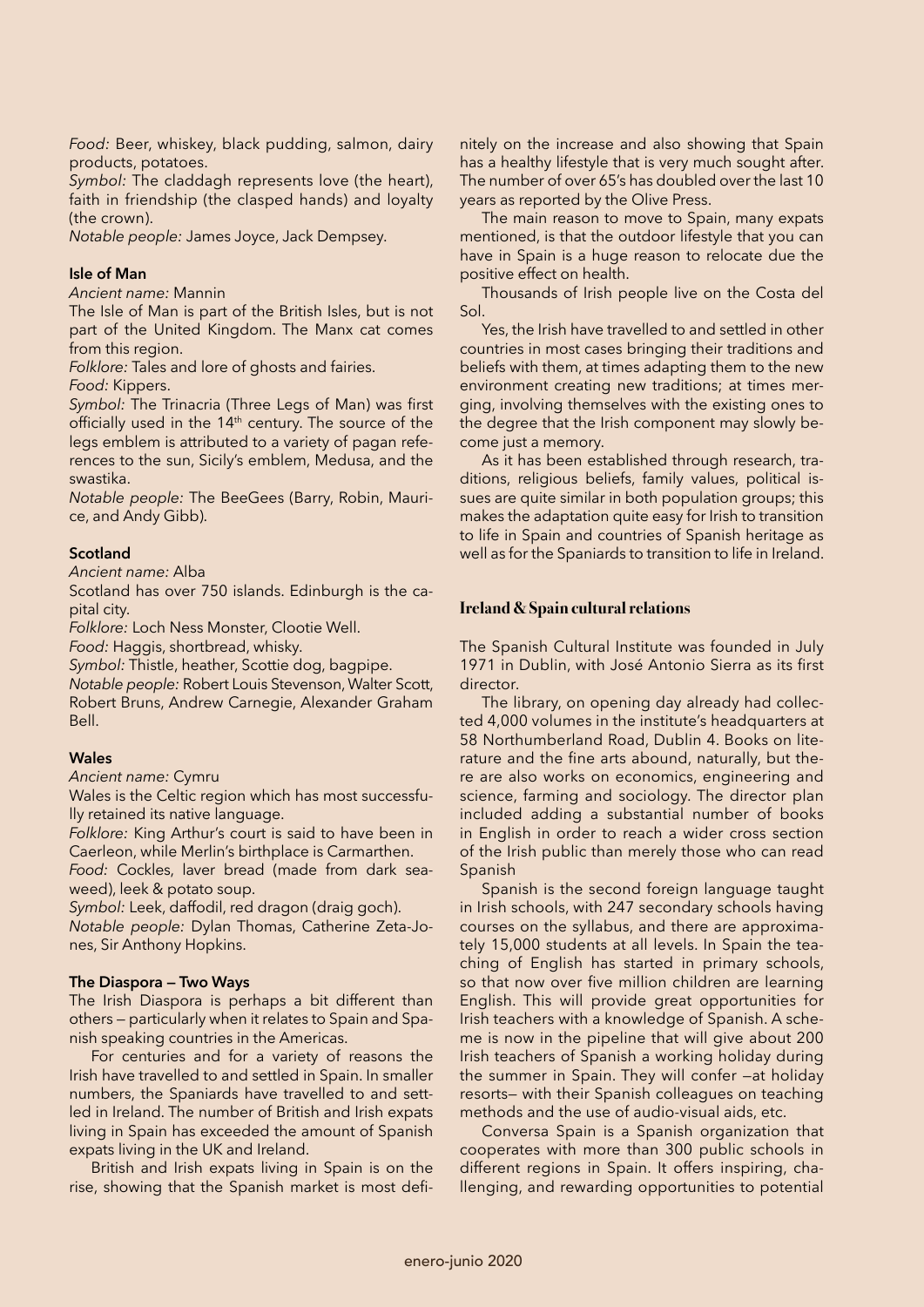English teaching assistants. 95 % of Spanish students at bilingual schools have chosen to be taught in English.

Señor Sierra emphasizes that the institute in Dublin exists not only to bring a knowledge of Spain but also the culture of the Latin America Spanish speaking countries. Books and multimedia materials are available for lending, representative of artists from countries south of Caribbean, Latin-American poets and novelists will be found in the library and naturally, films showing colorful aspects of life in the Spanish-speaking tropics that may tempt the Irish tourists to venture a little further than the Costa Brava.

### **Broad scope**

The Dublin Institute enjoys a great deal of autonomy, which means the director is largely responsible for his programs of activities. It is part of a world-wide network of concerts, lectures and theatrical activities. The director of the Spanish Institute can, therefore, orient his programs to what considers to be the special needs of the Irish people.

Before the Institute was founded there was already a Dublin Spanish Society, a purely private body operating in Dublin and in other towns. Naturally the Institute assumed many of its functions.

The latest effort to enhance relations between the two countries is taking place on March 17, 2020. On this date, for the first time in History a Mass will be celebrated at the church of Santiago Apóstol de Málaga, to commemorate the festivity of Saint Patrick, Patron of Ireland who is responsible for bringing Christianity to Ireland like the Apostle James (Santiago) did in Spain.

The Irish Cultural Center of Málaga wishes this festivity will continue to enhance relations between Málaga and Ireland.

#### **Visual arts & music**

The Spanish Cultural Institute in Dublin, Antonio Sierra, the arts councils of the Republic and of Northern Ireland joined with the institute in establishing the George Campbell Memorial Travel Award. This annual bursary alternates between North and South and allows Irish artists to live and work for a period in Spain.

This program is the result of years of both influence and exchange between Irish and Spanish artists, often with the interference of politics.

#### *The Belfast Boys*

In June 2019, the Ulster Museum opened a major retrospective show to mark the centenary of the birth of Irish artist Gerard Dillon, one of the most celebrated artists in 20<sup>th</sup> century Ireland.

More than 20 of his works, including oils on canvas and works on paper are on display in the exhibition titled *Gerard Dillon: Painter, Dreamer, Clown*.

Dillon was part of a group of artists who started to paint in Belfast, then went to Spain continued to Italy and back to London and Dublin.

From different social and religious backgrounds they formed an unlikely alliance of artistic talent and a closer and stimulating friendship that lasted a lifetime.

All self-taught, three of them formed a close group George Campbell, Gerard Dillon and Arthur Armstrong. Later they were followed by Northern artists, Daniel O'Neill, James MacIntyre, Markey Robinson, Noreen Rice.

A retrospective exhibition of their work has been curated by the Dublin art historian Karen Reihill. It is entitled *George Campbell and the Belfast Boys*. The exhibition is, perhaps, the most comprehensive collection of Northern art ever assembled outside of national galleries. Campbell who somehow became the informal leader of the group is highlighted more prominently both in the catalogue and the exhibition.

He lived in Belfast in his early years where after many unsuccessful attempts to find a job, any job, he decided to become a full time painter after his marriage.

Campbell was a talented guitarist, and was attracted to Spain and soon persuaded Dillon to travel there with him and his wife. It was a long train ride that took them through England, France, then into Spain — Barcelona, Granada, Málaga and ending up in a little fishing village called Pedregalejo.

Gerard Dillon folk-inspired Irish painter of the 20<sup>th</sup> century. From 1936 he began to paint and spent the war years in Belfast and Dublin and was associated in exhibitions with George Campbell and Daniel O'Neill. From 1943 he was a regular contributor and committee member of the Irish Exhibition of Living Art. He represented Ireland at the Guggenheim International in 1960 and the Marzotto International Rome in 1963. Dillon lived in Dublin from 1968 until his death.

Arthur Armstrong often worked in a Cubist style and produced landscape and still-life works. He studied architecture at Queen's University Belfast, but after two years he moved to study art at Belfast College of Art. In 1957 he was awarded a travelling scholarship from the Council for the Encouragement of Music and the Arts and went to Spain where he met and became lifelong friend of George Campbell.

Campbell, Dillon, and Armstrong did not publicly identify with any political philosophy. They were not know for engaging in political discussions of any kind like Spanish artists did. It is believed this was due to the fact that Spain was not their country and the fear of being deported weighed heavily on them.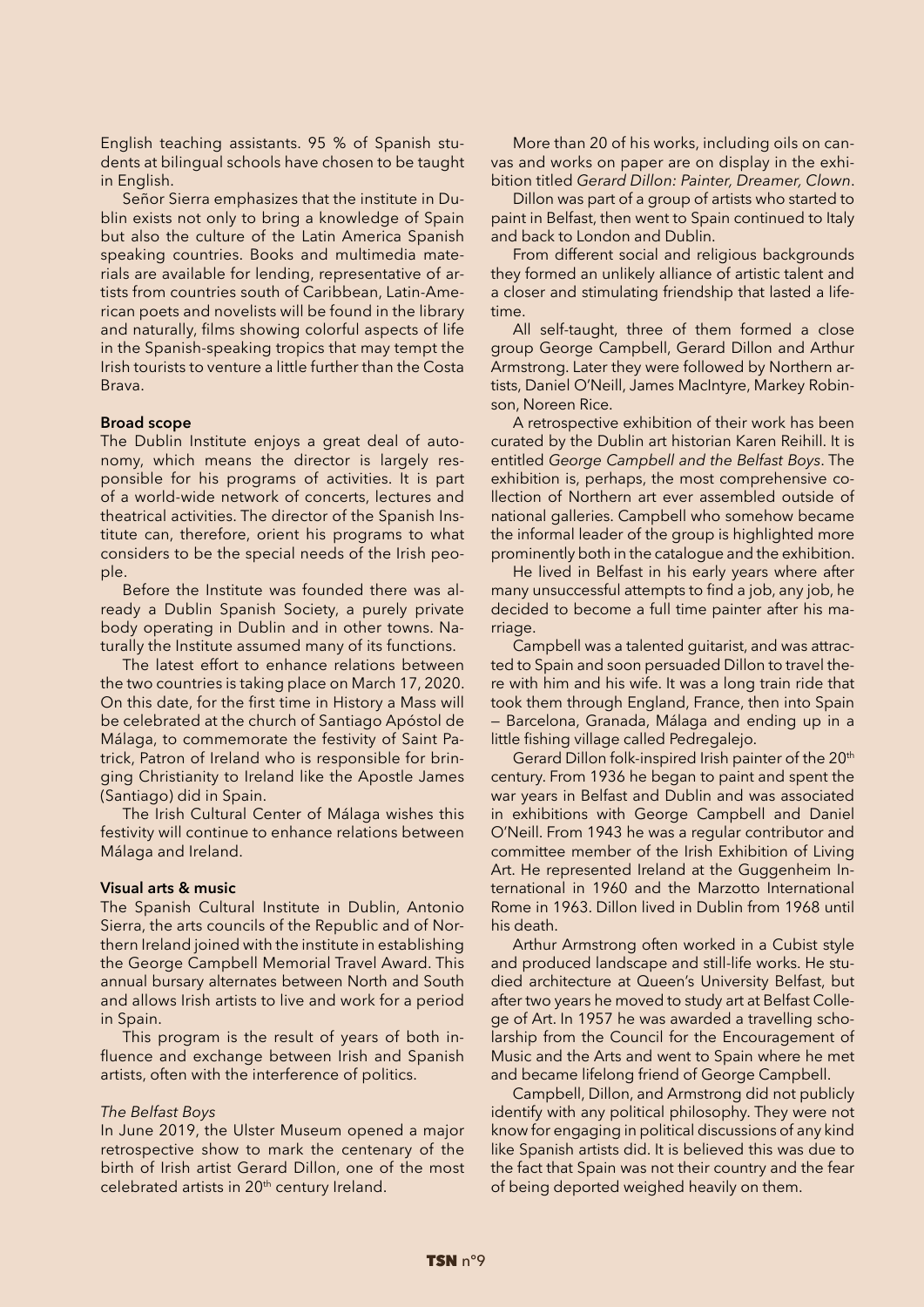However, it was known that Campbell despised Franco and declined to accept an award — *Commander of the Order of the Mérito Civil* — from the Spanish government until after Franco's death.

The three artists died in Dublin where they had settled after they were no longer traveling.

Dillon was the first to die in 1971, Campbell followed in 1979 and a few years later Armstrong died in 1996.

With this exhibition they have symbolically travelled north and are back in Belfast.

A roundabout in the city of Málaga was named Glorieta Jorge Campbell to honor George Campbell's memory.

Four of George's friends and fellow artists, Manus Walsh of Clare and George Walsh of Dublin, Stefan Von Reizwitz of Germany and Enrique Pérez Almeda of Spain, held a joint exhibition in tribute to George in 2002 in the Pablo Ruiz Gallery in Málaga.

The artists — Irish and Spanish — moved towards political abstraction but at a different pace — change in circumstances helped the Spanish artists to be more prolific than the Irish. The visual arts in both countries, again present similarities in style, and subject matter inspired by political circumstances. But the influence seems to travel more from the Spanish towards the Irish.

Other Irish artists like Michael Cullen found inspiration in Southern Spain — Málaga the adopted home of George Campbell.

# **Irish and German music**

Since the 19<sup>th</sup> century the Irish and German music world, much like the Spanish and German music world, continued their "partnership".

During World War II German radio broadcast Nazi propaganda in Gaelic to neutral Ireland and a German male voice choir was overheard singing Irish songs phonetically.

Many German musicians still follow the beaten tracks of the Dubliners' pub folk. Irish theme pubs are attracting a young audience that likes shamrocks, stout and a good time. However a renewed interest in traditional music emerged in the decades of the 90s with many artists searching for the roots of the music and returning to fiddles, flutes and banjos. They travelled to Ireland to learn from the masters. Sessions, workshops and regular meetings for pipers and concertina players became commonplace.

Harpist Thomas Loefke from Berlin assembled an impressive cast and founded the German-Irish super group Norland Wind. Indeed, without a doubt, Irish music is well established in Germany these days, it is very much alive, it is performed at the highest musical level that has ever been.

# **Spain and Germany**

As Spain became more and more culturally sidelined it regarded Germany as the most advanced musical nation of the times, both for its highly valued and recognized musical history but also because Hitler had placed great importance on music. So in Franco's mind developing a musical partnership with Germany had a symbolic value for Spain.

In 1940, the Berlin Philharmonic reestablished its musical performances in Madrid after a 10year "hiatus" and continued to perform repeatedly for the next several years. To publicly confirm the relationship, the Philharmonic was conducted by Spanish composer Conrado del Campo in Berlin in January 1942.

The *Berliner Kammerorchester (Berlin Camera Orchestra)* made two visits to Madrid in 1941 with two guest performers — Italian tenor singer Tito Schipa and violinist Vittorio Brero. A Spanish Commission of Music was created in 1940 headed by Joaquin Turina. The musicians appointed to the Commission had only one task to fulfill — act ambassadors of Spanish music abroad. Turina also reorganized the Madrid Royal Conservatory in an effort to position it at the same international level as German musical institutions. These "preliminary" activities built the foundation for much larger and important cultural exchanges. The most honored and Renown Hispanic-German music festival, took place in Bad Elster in July 1941 and July 1942, and in Spain in January 1942.

The most famous composers and performers from each country were invited to attend. The festival was regarded by Spain as the crowning point of musical events. The critics recognized that political acts accompanied the music. The Festival included a visit of the German attendees to the tomb of José Antonio Primo de Rivera, who founded Spanish fascism, and a visit of the Spanish attendees to the famous Bayreuth Festival (Bavaria), the foundation for much larger and important cultural exchanges. The most honored and Renown Hispanic-German music festival, took place in Bad Elster in July 1941 and July 1942, and in Spain in January 1942.

Members of the Commission for Music and leaders of the Franco regime welcomed German political leaders to Madrid. In reciprocity they were received by officials including Heinz Drewes, leader of the Nazi Reichsmusikkammer. This was a Nazi institution that promoted "good German music" composed by Aryans and seen as consistent with Nazi ideals, while suppressing "degenerate" music, including jazz, and music by Jewish composers. The Institute was founded in 1933 by Joseph Goebbels and the Reichskulturkammer (State Bureau of Culture), and it operated until the fall of the Third Reich in 1945.

It became a regular occurrence for embassy representatives to attend folk music events in Madrid.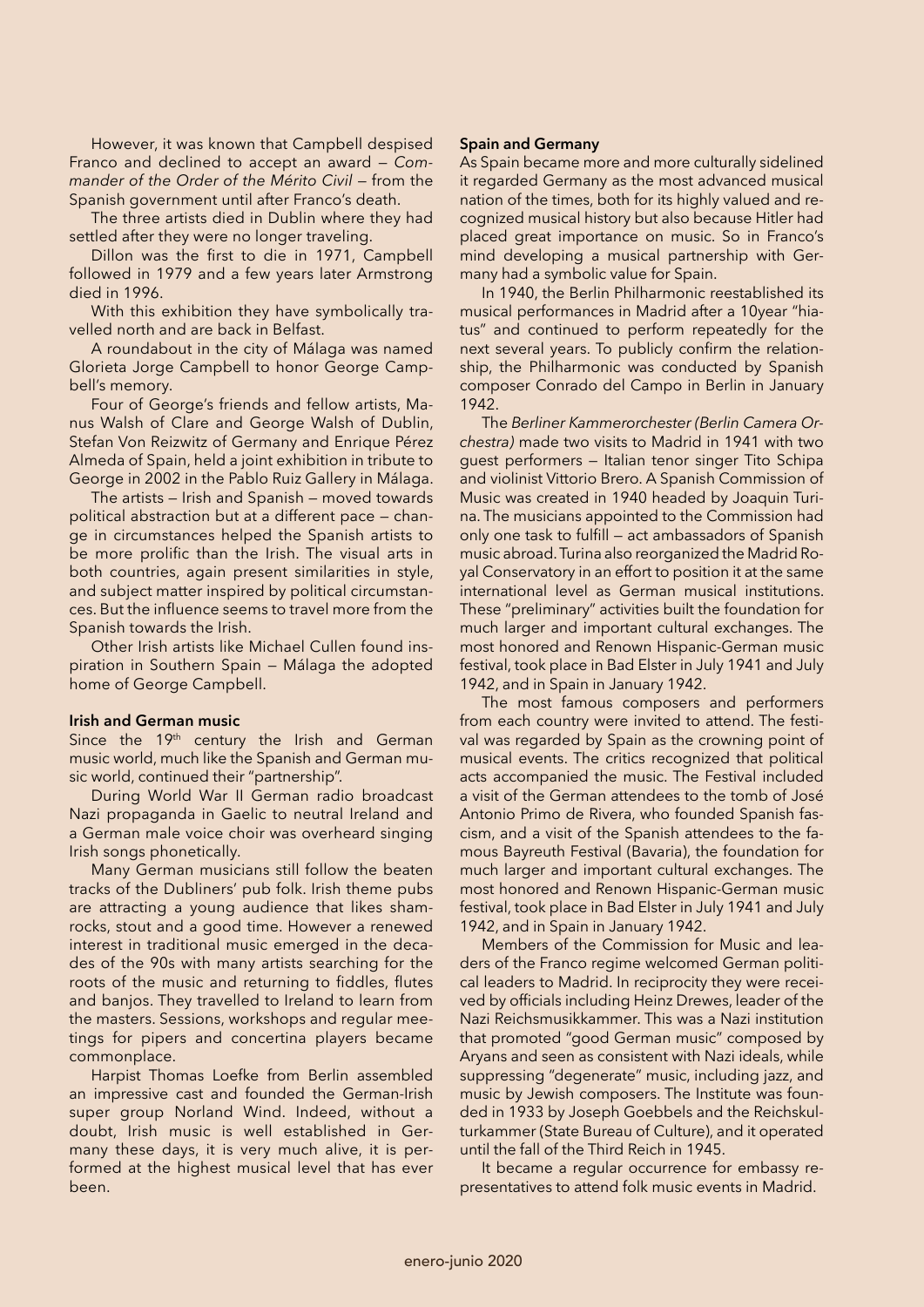The secretary of the Spanish Commission of Music, Antonio de las Heras, praised Spanish music in comparison with rootless "international" music.

Perhaps this sense of national identity was valued because it was perceived to also be a feature of German music, all associated with high art.

In 1942, Germany's problems on the Eastern Front caused concerns regarding possibility of a German victory. Franco immediately became more cautious in his foreign policy which also was reflected in both countries musical activities.

Joint activities such as the Hispanic-German music festivals, ceased in the summer of 1942. High-profile German-Spanish musical events, such as visits from the Berlin Philharmonic and Berliner Kammerorchester, were cancelled.

In 1948, Spain avoided any reference to Germany in an effort to re-establish Spain, like Ireland as an autonomous country with no ties to Axis states.

However, association with the German music world is never interrupted.

Nélida Béjar (born 1979 in Munich) is a Spanish composer based in Germany. She studied Music at the Hochschule für Musik und Theater München and Composition with Wilfried Hiller at Richard Strauss Conservatory in Munich.

### **Irish Flying to Connect**

World War II had convinced the Irish that for Ireland to open up its economy in order to attract foreign direct investment and develop trade relations it was necessary to fly to connect. Air Lingus was established in 1936.

On February 20, 1947, the Count of Artaza, Spanish Minister to Ireland, met with Frederick Boland, Irish diplomat who served as the first Irish Ambassador to both the United Kingdom and the United Nations and urged him to "accelerate" the establishment of direct air links between Ireland and Spain.

Both nations were interested in developing closer bilateral economic ties supported by direct air routes.

# **Special Cultural Interaction — Close encounter of the third kind**

Few other European diplomatic representatives have left such a lasting cultural legacy on the Irish diplomatic stage than the Spanish Ambassador to Dublin — the Marqués de Miraflores.

During the course of his mission he was successful in highlighting the culture, customs and traditions of Spain to the Irish public creating a romantic and idealist vision of Spain.

He developed a very strong relationship with the U. S. Ambassador to Ireland. The most impacting show of his broad strategy was the arrival of the Elcano ship to Dublin.

Spanish Navy Sail training vessel Juan Sebastián Elcano sailed into Dublin Port. Elcano is one of the world's tallest tall ships with four towering masts and is 370 foot long. It is the sail training ship for the Royal Spanish Navy and named after the Spanish explorer Juan Sebastián Elcano who was the first man to complete a circumnavigation of the earth. As well as carrying his name the ship also bears his coat of arms.

Miraflores' efforts resulted in direct air links between both countries, the establishment of student exchange programs between universities, the arrival of Opus Dei educators, and the origins of Irish mass tourism to Spain.

# **Connections continue — Another Airline enters the Irish Sky**

In July 1986, King Juan Carlos I of Spain paid his first official visit to the Republic of Ireland.

In 1993, Mary Robinson became the first Irish President to pay an official visit to Spain. Since then, there have been numerous visits between leaders of both states.

Recently, in January 2017, Irish Prime Minister Enda Kenny paid a visit to Spain. The "political" travels impacted regular folks travel habits in an unprecedented way.

Spain has increasingly become an important tourist destination for Irish travelers. In 2016, 1.4 million Irish citizens visited Spain for tourism. At the same time, 263,000 Spanish tourists visited Ireland.

#### *Ryanair*

Was founded in 1984 as "Danren Enterprises" by Christopher Ryan, Liam Lonergan (owner of Irish travel agent Club Travel), and Irish businessman Tony Ryan, Founder of Guinness Peat Aviation. The airline was later renamed "Ryanair" (after Tony Ryan).

Ryanair the Irish low-cost airline was headquartered in Swords, Dublin, Ireland, with its primary operational bases at Dublin and London Stansted airports. Ryanair has also partnered with Spain-based tour operator Logitravel, to service holiday sun and beach destinations with bases in the Canary Islands.

#### *Iberia Líneas Aéreas de España, S. A.*

Iberia Líneas Aéreas de España, S. A. (*Iberia Airlines of Spain*) shortened to Iberia, is the largest airline of Spain, based in Madrid. *Iberia, Compañía Aérea de Transportes* was incorporated on June 28, 1927.

Flight operations started on December 14, 1927 with inaugural flights aimed to coincide at a commemorative show in Madrid. The opening ceremony at Carabanchel aerodrome was attended by Alfonso XIII and the then president of Iberia, Horacio Echeberrieta.

The airline became the first airline to fly between Europe and South America after WWII. Today, Iberia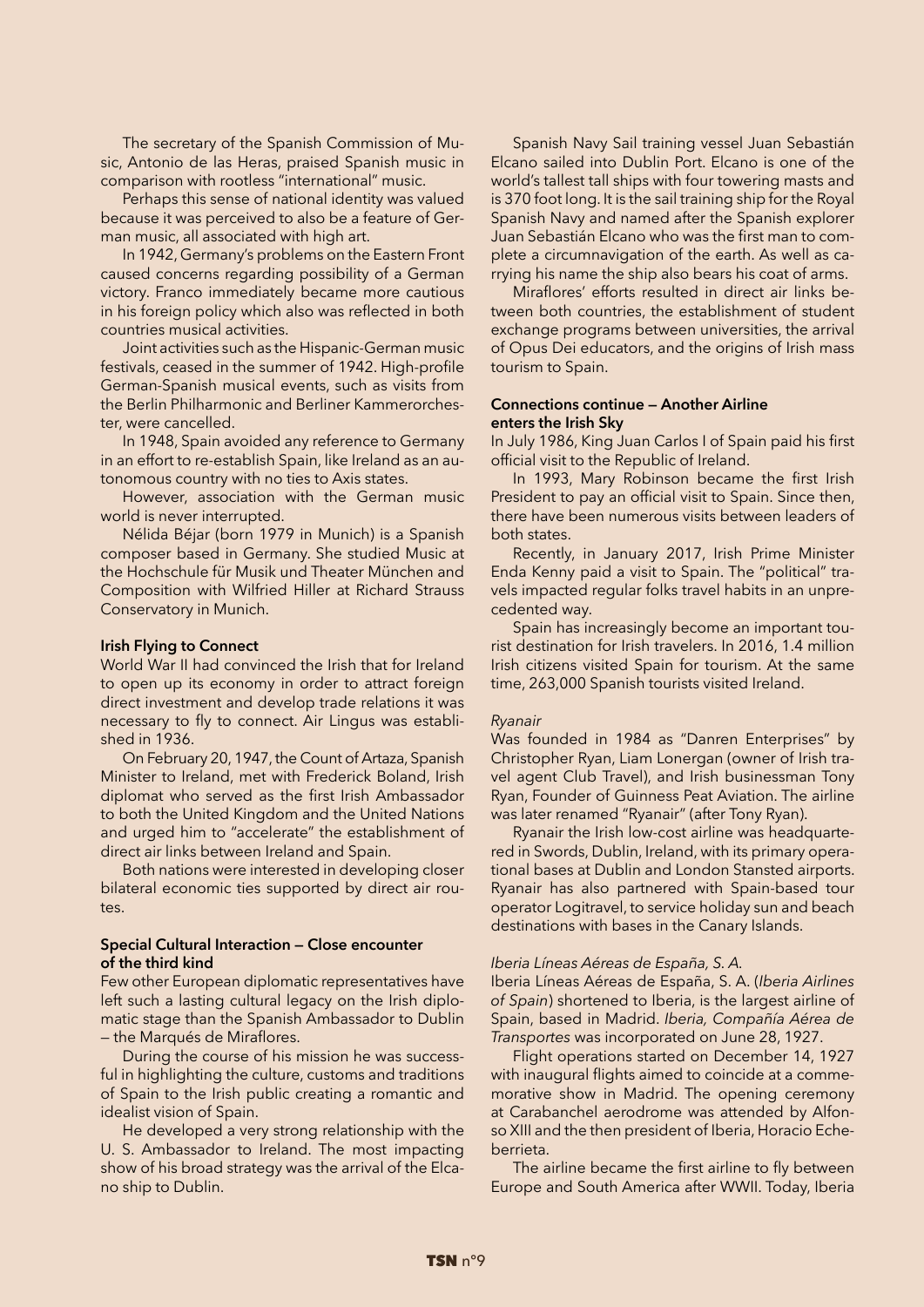is also active as a tour operator through its Viva Tours and it also supplies parcel shipment services.

Iberia Express schedules numerous daily flights Madrid-Dublin.

Recently Spain celebrated 1 million Irish visitors in just seven months — The most popular destinations are the Canary Islands, Andalusia, Catalonia, Madrid, Valencia and the Balearic Islands, which in total equate to over 93 % of Irish Tourism to Spain.

At the same time, 263,000 Spanish tourists visited Ireland. Spanish born people accounted for 52 % living in greater Dublin.

# *Transoceanic Cultural Connections*

Irish Immigrants in the Americas and their offspring have played a significant role in the history of the Americas.

# **St. Patrick's Day in Latin America**

Saint Patrick's Day is an annual feast day that celebrates the most commonly recognized of the patron saints of Ireland, and is generally celebrated on the 17th of March.

Legend has it that St. Patrick became the patron saint of Ireland for, among other things, raising the dead and driving snakes out of Ireland. In the United States, drinking has been the way of celebrating St. Patrick's Day since it originally began. The excuse for drinking came from a rumor that Saint Patrick brought the art of distillery to Ireland.

The shamrock became a symbol of the celebration because it is said that the Saint used it to explain the Trinity (Father, Son and Holy Ghost or Spirit) as he converted the Irish to Christianity.

Saint Patrick's Day is celebrated in many places in Latin America including Costa Rica. There is usually some type of Saint Patrick's Day celebration at any of the local bars where Americans hang out.

Here is some of the Spanish vocabulary for Saint Patrick's Day:

• Bagpipes (Irish uilleann pipes bag): *gaita irlandesa*

- Clover: *trébol*
- Shamrock: *trébol*

• Corn beef and cabbage: *carne acecinada y repollo* (cabbage). Please don't confuse *acecinada*  with *asesinada,* which means assassinated. *Acecinar* means to salt meat, dry it and then smoke it.

- Leprechaun: *duende* or *gnomo*
- Pot of gold: *la olla* or *perol de oro*
- Rainbow: *el arco iris*
- St. Paddy's Day: el Día de San Patricio.

It's St. Patrick's Day. Perhaps a Latino, may not be sure what the fuss is all about. Why is everyone obsessed with wearing green, sporting silly

hats and drinking Guinness, an alcoholic version of Malta?

It is a major Irish holiday, though Americans have turned it into a big party the same way they've made *Cinco de Mayo* all about Coronas and lime.

So for a Latino, here are a few pointers that will help you get into the swing of things on March 17, and perhaps make the holiday a little more personal for you.

The Irish's St. Patrick's Day is a Catholic holiday. It celebrates St. Patrick, the patron saint of Ireland, just like *la Virgen de Guadalupe* is the patron saint of Mexico. These are both Catholic holidays worth celebrating.

In the U. S., St. Patrick's Day is like the Irish *Cinco de Mayo*. What else does a Latino have in common with St. Patrick's Day?

### **A shared culture**

The Irish and Mexicans have a special and strong common bond. American soldiers from Ireland deserted the U. S. Army during the Mexican-American war (1846-1848), to fight on the Mexican side. The group of a few hundred soldiers became known as the St. Patrick's Battalion, or *Batallón de San Patricio*, led by John Riley. While the group was mostly made up of Irish immigrants, there were also Italians, Canadians, Poles and Scots in the group. All of them were deserters and Catholics fighting for Mexico.

When the U. S. won the war, many of the members of the *Batallón de San Patricio* were tried for treason and executed. The 30 men from the battalion, who were hung at Chapultepec in Mexico City, cheered the Mexican flag as they faced the gallows. In Mexico, the men of the *Batallón de San Patricio* are honored on St. Patrick's Day, the anniversary of the executions.

There is evidence of the Irish influence throughout the country, such as the First International Celtic Music Festival of Mexico, that took place in Puerto Vallarta during March 20, 21, and 22, 2014. This unique event gathered Celtic musicians and other traditional artists as well as Celtic crafts and art vendors. For three days all enjoyed Celtic Music of the highest caliber in the magnificent setting of Sunny Puerto Vallarta and the hospitality of its people. The event is supported by the State of the Jalisco and Puerto Vallarta Tourist Authorities as well as the Irish and UK Embassies.

The International Celtic Music Festival promises to become a tradition.

It comes as no surprise, really, that there is a kindred spirit between the Latino and Irish cultures, particularly when it comes to the fine arts of music and poetry, song and dance. They share strong family values and, perhaps more important, religious views.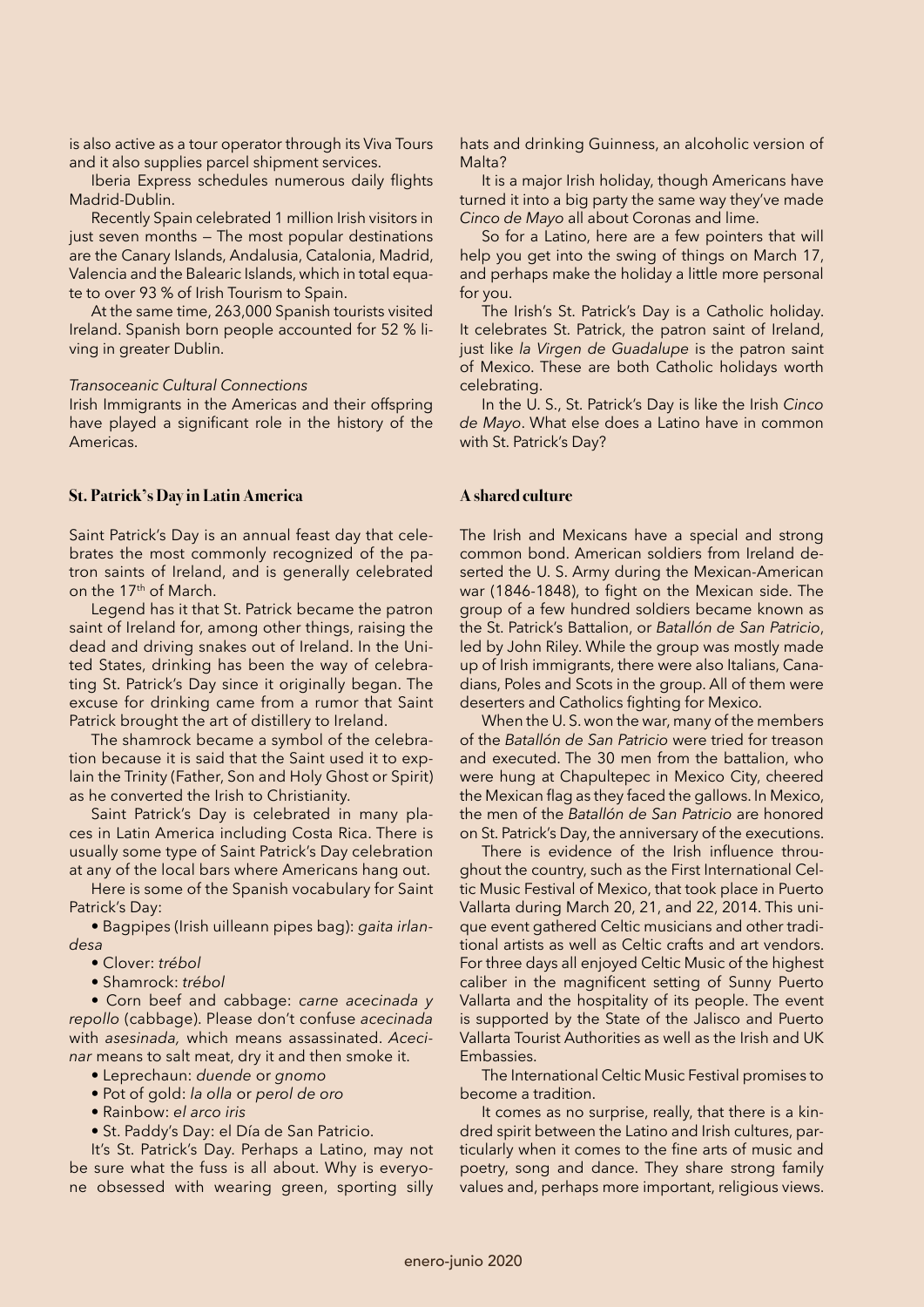Today, Mexico has more than 90,000 Irish descendants residing within the country, mainly in Mexico City and the northern states.

The influence of the Irish in Latin America is quite significant and begins in the late 1700's and early 1800's. After the Great Famine (also known as the Potato Famine an essential part of the Irish story — The crop failures were caused by late blight, a disease that destroys both the leaves and the edible roots, or tubers, of the potato plant. The Irish Potato Famine, began in 1845 causing the death of roughly one million Irish from starvation. Thousands of Irish immigrants fled the country and spread to other parts of the world.

Today the countries of Argentina, Chile, Puerto Rico, Colombia, Mexico, among others, boast thriving populations of citizens with Irish ancestry.

In Argentina, their most famous Irish citizen was William Brown, who created the Argentine Navy and led the country's armed forces in the wars against Brazil and Spain.

One of Chile's founding fathers was Bernardo O'Higgins Riquelme, who helped free the country from Spanish rule during the Chilean War of Independence. He was also the second Supreme Director of the country.

# **Irish Argentines?**

Irish Argentines are Argentine citizens who are fully or partially of Irish descent. Irish emigrated from the Midlands, Wexford and many counties of Ireland arrived in Argentina, many via Spain, mainly from 1830 to 1930, with the largest wave taking place in 1850–1870. The modern Irish-Argentine community is composed of some of their descendants, and the total number is estimated at 500,000-1,000,000.

Argentina is the home of the fifth largest Irish community in the world, the largest in a non-English speaking nation and the greatest in Latin America.

Most of those who left Ireland arrived in Buenos Aires attracted by the possibility of better living conditions, as the economic, social and political conditions in Ireland at the time were quite poor, but the emigrants came from counties and social segments in which the economic conditions were not the worst (Westmeath, Longford, Offaly, Wexford). Others, in turn, left after receiving favorable descriptions of the country from friends and family who had already arrived in Argentina.

The real or perceived possibility to becoming landowners in the Río de la Plata region (Argentina and Uruguay) and consequently joining the South American landed gentry, was the most important factor attracting thousands of young men to the area. Others had arrived earlier as merchants, artisans and

mercenaries. For Irish immigrants, the new lands of the Southern Cone of South America brought further interest for immigration to purchase large land tracts for bargain prices, working first as laborers, then in "halves" or "thirds" in the sheep-farming business, and finally renting and purchasing land.

*Regions with significant populations:* Buenos Aires, Buenos Aires Province, Córdoba, Entre Ríos, Santa Fe.

The wellbeing and prosperity of all the Argentines has been disrupted by the conflict of the Malvinas.

In 1965 the XX General Assembly of the United Nations accepted by an overwhelming majority Argentina's claim that the United Kingdom has illegally occupied the territory and ordered the decolonization of the islands. Since this resolution Argentina has handsomely contributed to the wellbeing of the 1,800 inhabitants while the United Kingdom has once again retaken the islands by force.

Languages: Predominantly Spanish; minority speak Irish or English. Religion: Predominantly Roman Catholicism. Related ethnic groups: Irish, Scottish Argentine, English Argentine, Welsh Argentine, Irish American, Irish Brazilian, Irish Chilean, Irish Mexican, Irish Uruguayan.

*Sharing Language — Honoring Culture — Another Diaspora*

#### **Shamrock state? Irish population soars in Florida**

U. S. census figures show that Florida now leads the nation in Irish-American population growth. Between 1980 and 1990, about 600,000 Irish immigrants and U. S. citizens who call themselves Irish-Americans because they have ancestors from Ireland flocked to the Sunshine State, bringing its total to 2.2 million, the fifth largest in the country.

Nowhere has the influx of Irish culture been more pronounced than in Orlando. The swell of Irish pubs, a steady stream of Irish-born priests and a rise in the number of Irish cultural celebrations has accented the migration.

Why such a Florida boon in Irish nationalism? One word: homesickness.

Sheila Hynes, a Bronx native who founded the Irish Cultural Institute of Fort Lauderdale. "We don't have Irish neighborhoods down here so we kind of come together and make our own Irish neighborhoods".

Hynes started the institute on St. Patrick's Day 13 years ago after hearing a bar singer play "When Irish Eyes Are Smiling" 10 times, the only Irish song he knew.

The rise in Irish spirits coincides with Orlando's rise in Irish spiritualism. Walk into any area Catholic Church and most likely the priest will be speaking with an Irish brogue.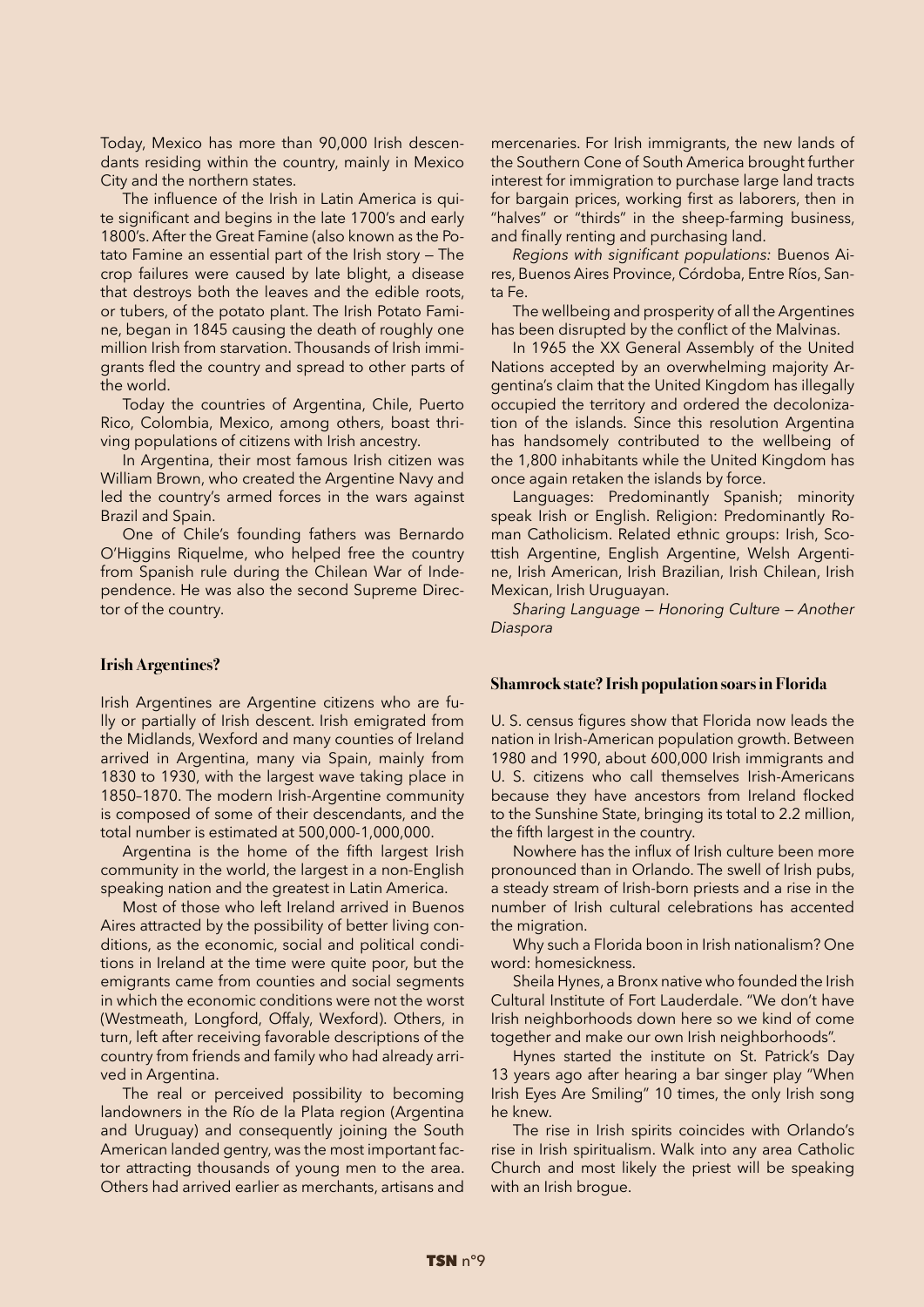It is important to remember that during the years of great difficulties in Ireland, future priests and seminarians received their education in Spanish monasteries.

The path of Irish-born priests to Florida began in the 1950s when the Rev. Joseph P. Hurley of St. Augustine traveled to the Emerald Isle to recruit priests.

One of the newest Catholic churches is Mary Queen of the Universe, off Interstate 4 in south Orlando. The parish, created solely for tourists, was built by the Rev. Joseph Harte, originally of Ireland's County Tipperary (a good friend of the writer's family). Looking closely at the top of the church's inside pillars shows carved shamrocks.

The South Florida Irish American Chamber of Commerce an independent, nonsectarian and apolitical organization, is the premier Irish-American business organization in South Florida. It is an innovative and inclusive organization that is dedicated to fostering the economic and cultural prosperity of its members by encouraging trade between the Irish-American community of the tri-county area of Miami-Dade, Broward and Palm Beach. Additionally, the SFIACC seeks to promote opportunities for reciprocal investment between the South Florida region and the island of Ireland. The three-chapter chamber comprises a diverse membership base, spanning across a wide array of industry sectors and provides the easiest means to engage with Irish-American business community in our region.

The first mayor of Miami John B. Reilly (May 18, 1870-November 15, 1928) was Irish Catholic.

# **Trading partners**

Latin American countries as well as the United States have developed close and productive trading relationships with Ireland.

However, none is as special and specific as the trading relationship between Ireland and Spain.

#### **Bilateral agreements**

Both the Republic of Ireland and Spain have signed several bilateral agreements (mostly prior to both states joining the European Union:

• Agreement on the Exchange of Diplomatic Pouches (1935)

• Agreement on the Exchange of Information regarding Meteorology (1950)

• Extradition Treaty (1957)

• Cultural Cooperation Agreement (1980)

• Spanish Agreement on Renouncing Historic Rights of Fishing in Irish Waters (1980)

• Agreement on the Avoidance of Double Taxation (1994)

Both states are members of the European Union and the Organization for Economic Co-operation and Development.

Both countries ratified the Maastricht treaty in the 1990s decade and are members of the EMU (European Monetary Union).

In 2015, trade between the Republic of Ireland and Spain totaled 4.5 billion Euros.

# **Enterprise Ireland Going Global — Exporting to Spain — A Guide for Clients**

This program specifically developed to engage in business with Spain contains information that begins with this question: WHY EXPORT TO SPAIN?

With seven times the landmass of Ireland and 10 times the population, the scale of Spain is not to be underestimated.

Neither is the size of the opportunity it can offer, not least because of its role as a valuable bridge to the South American market.

Now in its fifth year of economic expansion and job creation, according to an IMF briefing in July 2017, Spain's economic recovery remains strong, with consumption, investment, and net exports all contributing to a more balanced growth pattern.

Spain's infrastructure is among the best in the world with two of Europe's 10 largest airports, in Madrid and Barcelona. The country has around 47 airports in all, servicing around 250 airlines and is among the top countries in Europe in terms of passenger traffic.

In addition to one of the largest road networks in Europe, it has some 46 Atlantic and Mediterranean ports, putting Spain among Europe's leaders in goods transportation.

The country has one of the largest railway networks of the EU2811 and one of the biggest high-speed networks on the continent.

In addition to this very market specific information the program includes minute details that refer to Spanish customs and cultural traditions to be observed by Irish business individuals when doing business in Spain.

Spain is a mature market and competitors are generally well established; therefore a clearly defined value proposition with an innovative product or service are essential to gain market share.

*Boots on the ground* — A direct local presence of some sort helps to build trust with Spanish buyers, assists with overcoming any language barriers and demonstrates your commitment to the market.

*For the Irish to GET READY TO DO BUSINESS IN SPAIN a series of absolutely important details must be learned well*.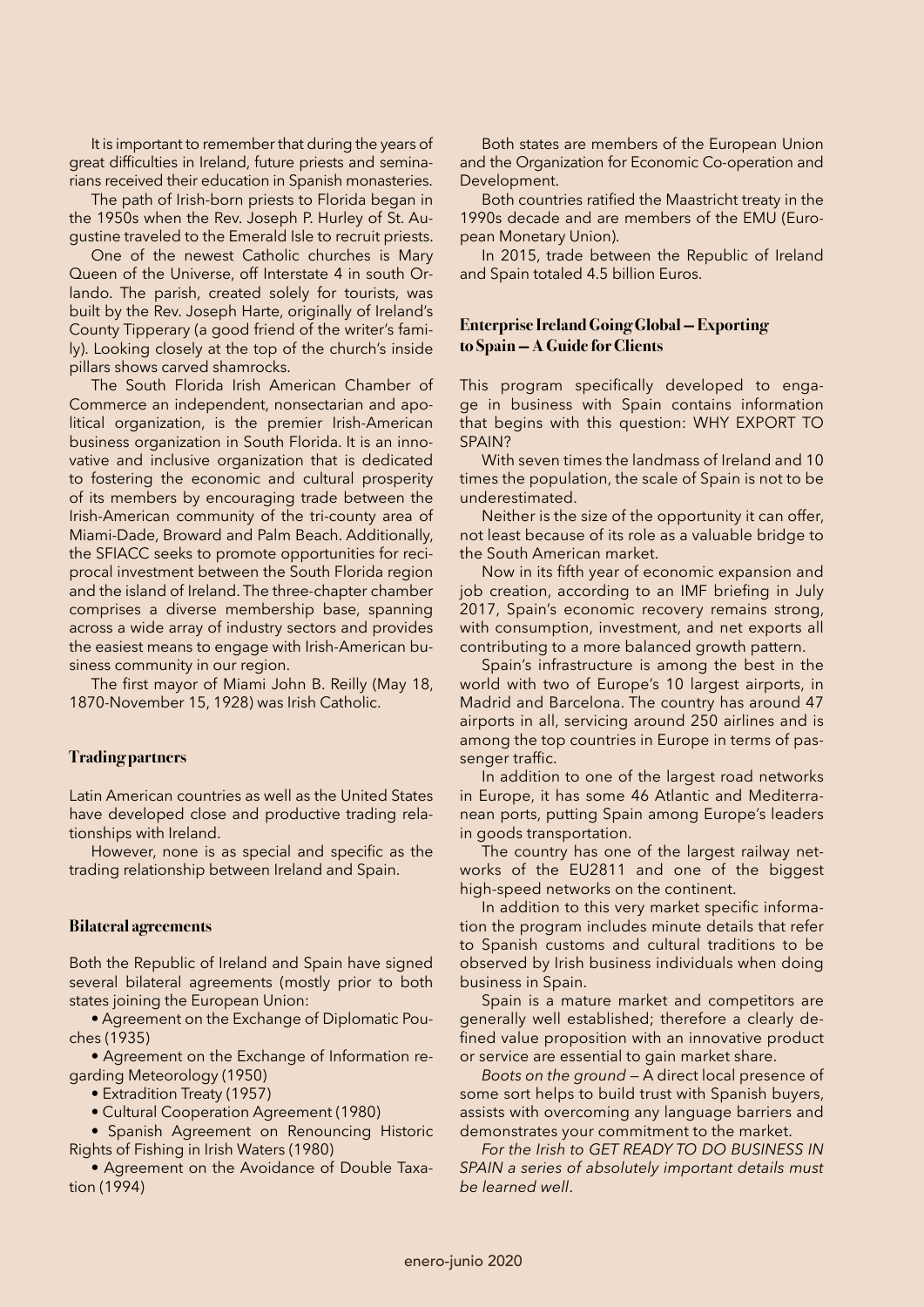Spanish people typically place great importance on personal relationships as a basis for doing business, and they can help facilitate introductions to the right people.

"Face time" is very important. Developing relationships doesn't necessarily have to involve a scheduled meeting with an agenda; simply arranging to meet for coffee and a brief chat when you are visiting the market is enough to maintain connections.

That said, Spanish business culture is more formal than in Ireland. Spanish companies, particularly in large organizations, tend to be more hierarchical in nature. Business people in Spain prefer to meet on equal terms. Therefore, if you want to meet a company director, you need to bring someone at director level in your own company.

Business lunches are a Spanish tradition but Spanish business people will not normally suggest a lunch until the relationship is either established or in the final stages of negotiation. If you are invited on one by your Spanish counterpart, these rarely start before 2pm and can last an entire afternoon. Business dinners can start from 9pm.

These are only a few of the many areas discussed in the Enterprise Ireland doing business with Spain.

What is very peculiar about this system is that Ireland does not have this type of specific and special detailed trade program with any other country in Europe even with those that are closer distance wise.

Extensive research provides definitive clues to conclude:

Family values, religious beliefs, political circumstances the relationship between Dublin and Madrid cannot be defined as a simple, modern friendship or partnership of convenience — it is much more than that —.

Both countries almost always have marched in unison regardless of the time period, whether during wars, internal conflicts, economic pressures and with no consideration of possible negative results.

Throughout History the known links generally accepted, between Spain and Ireland, are intellectual, economic, political, religious and military.

Racial or Genetic links have been disputed and very often denied. WHY?

If there is no racial or genetic link as is often argued — The question remains:

How is it possible that two people physically separated by an ocean have maintained for centuries, a strong cultural, economic, religious and political relationship, at times protecting each other regardless of consequences, without disagreements or any temporary separation?

This relationship was always based on mutual cooperation and became a strong friendship during the years 1939-1955. There are some who believe this is due to their shared experiences of territorial disputes/threat of partition, neutrality, post-war isolation, religion and tradition.

Others emphasize it is the bonds of religion, tradition, common experiences and RACE that united both States as if they were "born" as conjoined dicephalus twins — one body with two separate heads.

A common quality to both countries that has become evident as a consequence of research, reveals the all-embracing presence and influence of their political leaders.

During the Second World War, both De Valera and Franco held a tighter grip on power than at any other time in their respective careers. Both were devoutly religious and conservative yet did not allow the church interference in their respective countries political affairs. They also came to believe that they were the personification of the country they represented, sincerely believing the vision they held for their countries was the correct one.

Throughout research we have come across information showing identical behavior and questionable actions carried out in unison by both countries that are impossible to understand —.

Many times this information is followed by WHY?

There is one characteristic that remains unique in the relationship  $-$  it is exclusive reciprocity  $-$  since the beginning.

To date, no other country has had a relationship with either Ireland or Spain that remotely resembles the relationship these two countries have sustained for centuries. Never a hostile disagreement or a temporary break in communications.

Yet they are separated by an ocean. This in most cases makes lack of direct access an impediment for other countries but not in the case of Ireland and Spain where behavior is similar to that of "next door neighbors".

Miraflores, Ontiveros, De Valera, Welshe, Kerney and many others on both sides, all understood the importance of this relationship and worked diligently to ensure it would be everlasting.

*And it has*.

Over and over we come across the desire of many to undertake genealogical studies that would provide proof to Spanish folks of their Celt/Irish ancestry and to Irish folks to provide proof of their "Spanishness".

Through the many issues investigated regarding so many aspects of this relationship, it is possible to assume:

*Genetic links — the Celtic Ancestry — as the original source that keeps these two people bonded through centuries in a continual common positive relationship in all aspects of life.*